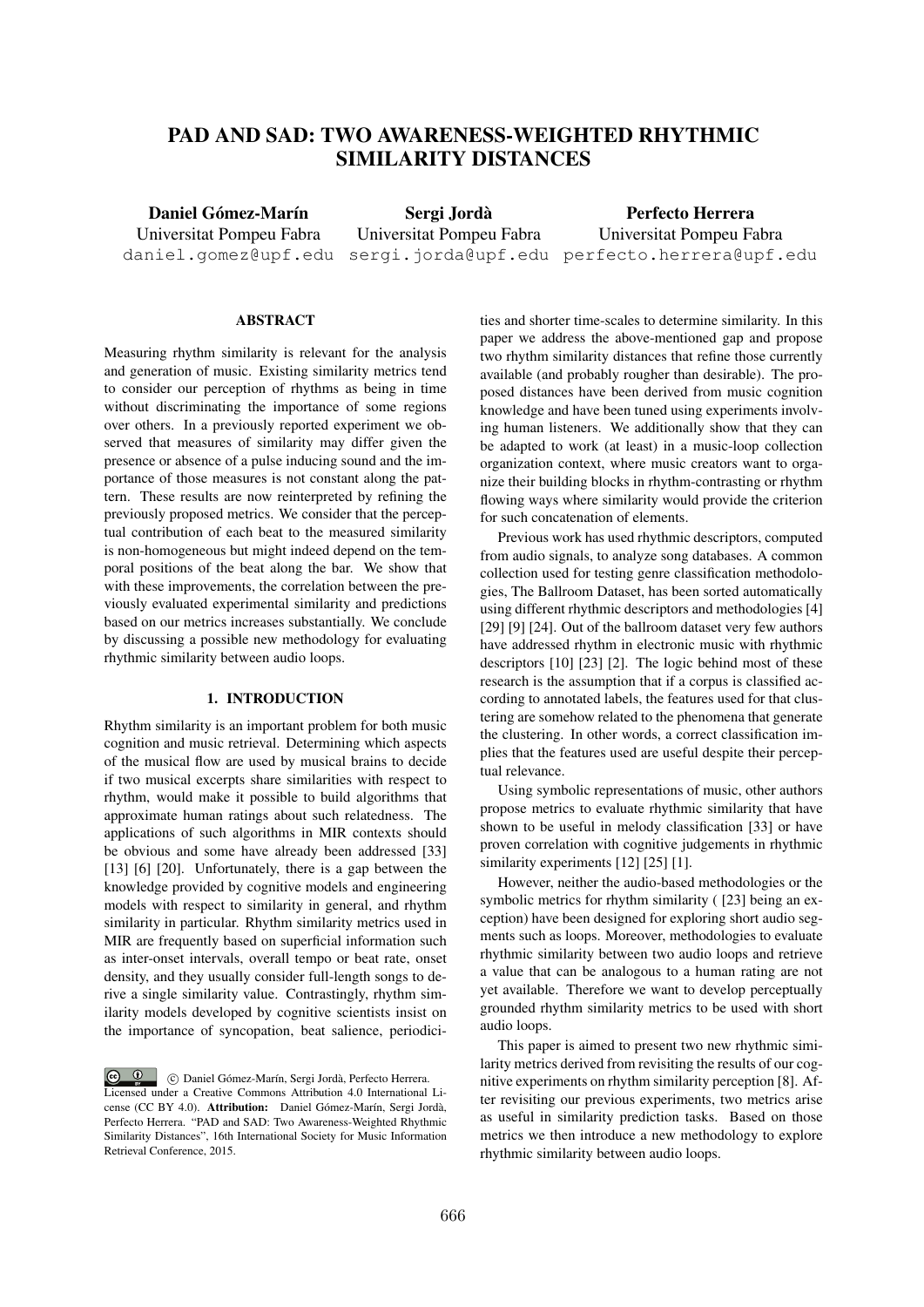The metrics proposed are based on the requirement that rhythmic similarity must be rooted in current knowledge of rhythm perception, where the notions of beat entrainment, reinforcement and syncopation are fundamental. We hypothesize that a proper rhythmic similarity measure can be built upon those perceptual considerations, emphasizing the idea that our attention when judging the similarity between two rhythms is not evenly distributed in time. We specifically propose that we are more aware of certain regions of a rhythm than others, affecting the way in which we measure their similarity. To test our hypothesis we use the results of our previous perceptual experiments and compare them with predictions computed with our metrics for the same rhythmic patterns in order to determine their correlation.

High correlation values between the similarity ratings of our previous experiment and the metrics presented here are found, suggesting that blending awareness and syncopation is important for accurately predicting rhythmic similarity. Finally we want to explore if the measures we propose, besides providing good fits and predictions of human judgements, can be used to organize loop collections. The use of our metrics in audio analysis will be discussed in the last sections of the paper, where we propose a methodology and evaluate it using audio loops of drum break patterns. Our results for this pilot validation present significant correlations between the similarity judgements of the subjects and the predicted distances proposed here.

# 2. STATE OF THE ART

#### 2.1 Beat Induction

The fact that us humans induce a pulse sensation when listening to music is by no means trivial and it seems to be an innate and involuntary process [34]. It is known that the mechanisms that favour our acquisition of a beat when listening to music can also be triggered by any sequence of onsets [26]. This emergent beat entrainment is a cognitive process that can be divided two stages: first, we try to infer a metrical structure either by computing distances from intervals of the musical surface, where at least 5 to 10 notes are needed [3], or just try to match the incoming sound to an internal repertoire of known rhythms. Finally, once a meter has been hypothesized, it is maintained in the form of expectancies that interact with the new incoming sounds [17]. During this interaction, the expected pulse can be reinforced or disconfirmed. When challenged, brain rejection signals have been measured by means of EEG [15]. The occurrence of a disconfirmation is often referred to as syncopation, indicating notes that were expected on the beat but were presented on a previous metrical position [18].

In order to represent the variability of expectancies along a rhythmic pattern, researchers use profiles that indicate the metrical weight of a note depending on its position. Different profiles that highlight the importance of a beat reinforcement or a syncopated event, depending on its occurrence within a full metrical period, have been proposed.



Figure 1. Lerdhal and Jackendorf's [16] metrical weight profile (left) and the experimentally revised version of Palmer and Krumhansl [22] measured for musicians (right).

A main theoretical profile [16] and an updated version experimentally revised with musicians [22] are presented in Figure 1. These profiles stress the existence of a perceptual hierarchy of sound events depending on their occurrence, suggesting that some reinforcements or syncopations are perceptually more relevant than others. These ideas have led to algorithms that measure the syncopation of a monotimbral unaccented phrase [30]. Moreover, these algorithms have been used to correlate syncopation with the difficulty to tap along rhythms [5], musical complexity [31] [7] [27] and musical pleasure and desire to dance [35], stressing the idea that syncopation has a powerful effect on our perception of music.

#### 2.2 Rhythmic Similarity

Once we can extract a numerical value from a pattern of onsets such as its syncopation value, comparing patterns and establishing distances between them is mathematically possible. One main approach, proposed by Johnson-Laird [14], is to analyze the onsets present on every beat of a rhythmic pattern and assign the beat to a category depending if it reinforces the beat, challenges the beat or does nothing to the beat. This approach has been modified [28] and successfully tested with humans under experimental conditions [1]. These ideas will be further expanded throughout this paper.

As most proposed similarity metrics are measured on monotimbral, monotonal and unaccented symbolic representations of rhythm, there are others who have explored the use of string similarity techniques as the swap distance or the edit distance [19] [21] to measure similarity between patterns. The edit distance has proven to be a useful predictor of human similarity judgements [32] [11] [25]. But still, the obtained fit between the edit distance and subjective similarity judgments has a big room for improvement.

Here we use similarity metrics based on syncopation, specifically a variation of the theory of Johnson-Laird in which we expand the possible groups that a beat can be subscribed to (syncopation, reinforcement or nothing). In the following sections we present, test and discuss an improvement over a previously published metric and explore the possibility of using these symbolic metrics in rhythmic analysis of audio signals.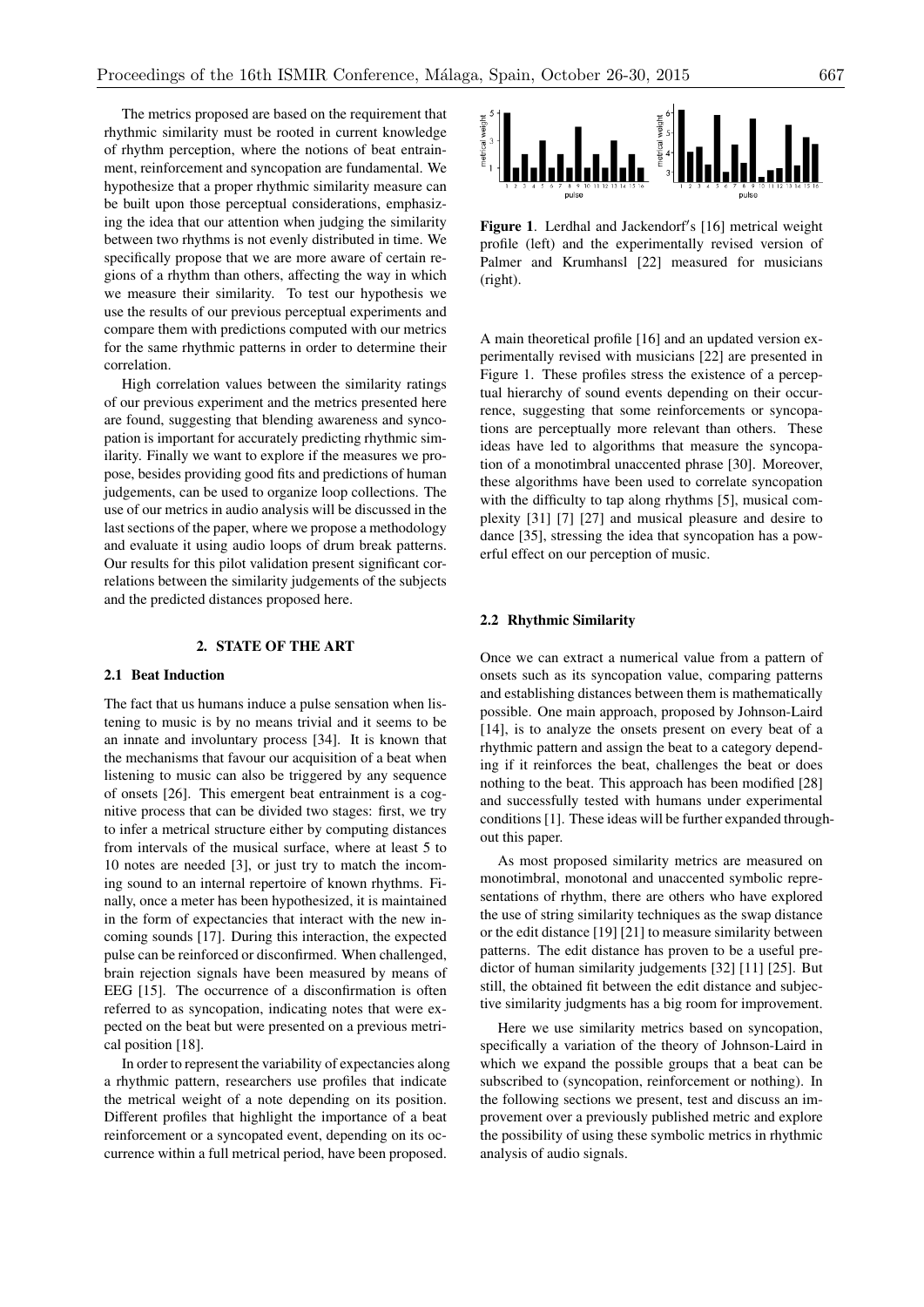## 3. METHOD

In this section we present different concepts that are the building blocks of our rhythmic similarity algorithms. We have to make some simplifying assumptions, considering one bar, monotimbral, monotonal, percussive patterns with 4/4 time signature and a minimum resolution of a sixteenth note. The symbolic representation of such patterns is binary, where a 1 indicates an onset and 0 indicates a silence. Therefore the patterns used throughout this work are 16 digit sequences of zeroes and ones.

## 3.1 Beats to syncopation groups

Rhythms are split in beats, in our case each beat has four steps (four digits). Each beat of a rhythm is classified into a group according to its relation with the pulse, either a reinforcement or a challenge (See table 1). This method is a variation of Johnson-Laird's method [14], in which beats are clustered in three broad categories: syncopation, reinforcement or nothing depending if the elements of the beat are a reinforcement, a challenge or have no interaction with the pulse. We have expanded Johnson-Laird's method by splitting syncopation into three possible groups (groups 5) to 7, Table 1), reinforcement is split in three groups (groups 1 to 3, Table 1) and adding a new category where a syncopation and a reinforcement are both present (group 8, Table 1). Expanding the groups in which a beat can be classified offers more detail on the role of each segment and helps differentiate between different syncopations or different reinforcements.

The procedure to classify each beat is to compute its syncopation value using the beat profile 2 0 1 0. This profile is derived from Lerdahl and Jackendorf's [16] in which weights are proportional to the duration of the note each accent represents: an accent of a whole note has a higher weight than an accent on a half note, which is higher than an accent on a quarter note, and so forth. In our beat profile the first onset, that is coincident with the pulse, has a higher weight than the third onset which is coincident with an eighth note.

It is important to note that an onset on the fourth step of a beat generates a syncopation only if the first step of the next beat is a silence. Therefore to calculate the appropriate syncopation values for every beat, the first step of the following beat has to be considered. The syncopation value for each beat is the sum of each onset's metrical weights.

Each beat can then be assigned to one out of eight syncopation categories, but we have considered the case of a reinforcement on the first step and a syncopation on the fourth step  $1001$  (total syncopation value = 0) as special cases belonging to syncopation group #8.

#### 3.2 Coincidence

We propose here two metrics, one that explores if two patterns have the same onsets and silences on a specific beat, which we call pattern coincidence distance (PD) and the other one, named syncopation coincidence distance (SD)

| Group          | value | Patterns                                                                                                    |
|----------------|-------|-------------------------------------------------------------------------------------------------------------|
|                | 3     | $1010 - 1010x$                                                                                              |
| $\overline{c}$ | 2     | 1000 <sub>-1</sub> 000x 1001x 1011x                                                                         |
| 3              |       | 0010 0010x 0110 0110x 1110 1110x                                                                            |
| 4              | 0     | 0000 <sub>-</sub> 0000 <sub>x</sub> 1111 <sub>x</sub> 0011 <sub>x</sub> 0001 <sub>x</sub> 0111 <sub>x</sub> |
| 5              | $-1$  | 0100 <sub>-</sub> 0100x 1100 <sub>-</sub> 1100x 0101x 1101x                                                 |
| 6              | $-2$  | $0001 - 0011 - 0111 - 1111$                                                                                 |
| 7              | $-3$  | $0101 - 1101$                                                                                               |
| 8              | 0     | $1001 - 1011$                                                                                               |

Table 1. Relation between syncopation group, syncopation value and beat patterns. The symbol  $\cdot$  ' indicates a silence at the beginning of the next beat and the symbol 'x' indicates an onset at the beginning of the nest beat.

which explores if a specific beat of two patterns belong to the same syncopation group (see Table 1).

Here we give an illustrative example to understand PD and SD. The two first beats of a given pattern A have the following onset/silence configuration 1001 0110 and another pattern B has 1100 0010. Their respective syncopation groups are #8 #3 and #5 #3. The pattern coincidence (PD) is computed by looking at the percentage of coincident onsets and silences on the same beat of each pattern. Their coincidence values would be  $(2+3)/8 = 0.625$ because for the first beat there are 2 out of four notes coincident between 1001<sub>-</sub> and 1100; and for the second beat, there are 3 coincidences between 0110 and 0010. In total there are 2+3 coincidences out of 8 possible. On the other hand, to measure the syncopation coincidence (SD), for the first beat of patterns A and B, we get that  $1001$  belongs to family #8 and 1100 belongs to family #5. Clearly 8 is different from 5. But if we look at the second beat, 0110 and 0010 belong to the same group #3, thus group coincidence is  $0+1=1$ . With these metrics we obtain two methods for measuring a numerical value of the coincidence between two coincident beats of different patterns. If the coincidence between all the beats of two patterns is computed, this value can be used as a measure of similarity between the two patterns. However, we might consider that, as different onsets have different metrical weights depending on their position within a pattern (see Figure 1), beats can also have different perceptual relevance depending on their position within the pattern. In this paper we have conceptualized this factor as awareness.

#### 3.3 Awareness as an effect of metrical hierarchy

Our previously published results [8] suggest a difference in the relevance of each beat when measuring similarity between two patterns based on coincidence. This awareness has proven important when exploring correlations between our experimental results of similarity and the rhythmic patterns compared. Thus we propose each beat to have different relevance when evaluating similarity between two patterns in the presence of a pre defined metrical context. Awareness is conceived as weight factors applied to each beat's coincidence metric (either PD or SD). These weights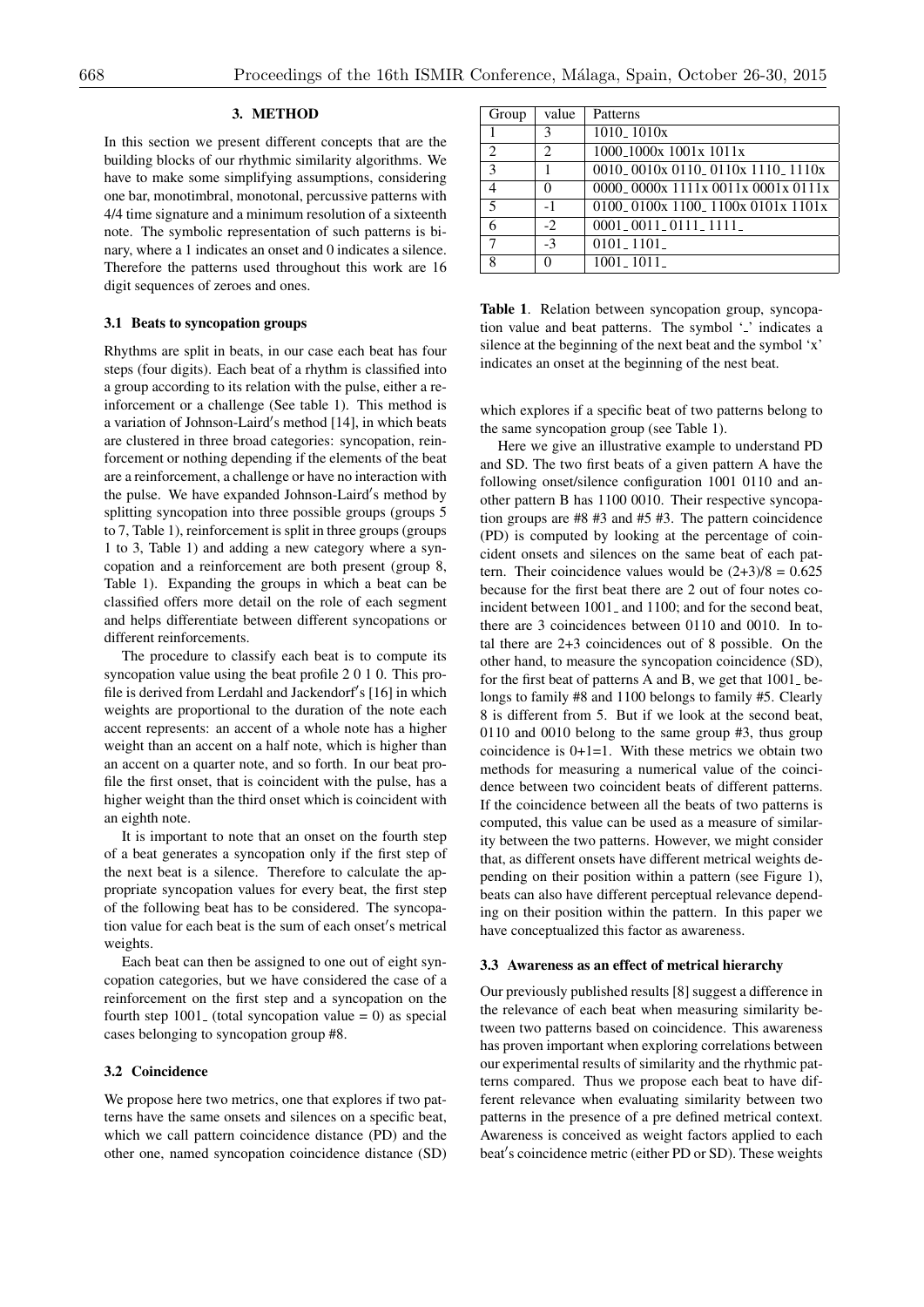emphasize or moderate each beat's importance on the final distance value. This concept will be addressed in the following section and is decisive for explaining our results.

#### 3.4 Rhythmic Similarity Metrics

Our metrics are straightforward and are based on computing any of the two types of coincidence (either beat or syncopation group), and using them directly or with an awareness-based weighting. We finally have four metrics, two of them non-weighted. Pattern coincidence Distance (PD) and Syncopation group coincidence Distance (SD), Pattern coincidence and Awareness Distance (PAD) and Syncopation group coincidence and Awareness Distance (SAD). The weights of the PAD and SAD metrics will be explored in the following sections.

$$
PD = pc1 + pc2 + pc3 + pc4 \tag{1}
$$

$$
SD = sc1 + sc2 + sc3 + sc4 \tag{2}
$$

 $PAD = pc1w1 + pc2w2 + pc3w3 + pc4w4$  (3)

$$
SAD = sc1w1 + sc2w2 + sc3w3 + sc4w4 \qquad (4)
$$

Where  $pc(n)$  is pattern coincidence,  $sc(n)$  is syncopation group coincidence, w(n) is the weighting of each beat, n is the order of the beat within a full metric cycle.

## 4. EXPERIMENT

In previously published paper [8] we performed two rhythmic similarity experiments, one inducing the beat and another without inducing the beat. In this paper we are revisiting the beat-induced experiment to test our new metrics with the similarity ratings obtained in the previous one.

In one of the experiments, twenty one subjects (recruited among the MTG staff and UPF pool of students, all of them with musical experience of more than 5 years as amateur performers) rated different rhythm pairs in the presence of a beat-inducing kick drum. The rhythm pairs were constructed by making variations of a main pattern as shown in Table 2. A region of the base pattern was progressively shifted, generating new patterns. Nine different main patterns were designed and the length and origin of the region was varied systematically. Thirty six rhythm pairs plus a control pair were tested by all the subjects who rated similarity using a Likert scale of seven steps. To promote rhythm entrainment, a kick drum, coincident with the start of every beat, was presented before and simultaneously with the tested rhythms.

#### 5. RESULTS

The mode of the similarity ratings for each pair of patterns was used as the value capturing their similarity. All the pairs of patterns presented to the subjects are analyzed with the metrics described in section 3, exploring the correlations with the similarity ratings reported for each pair.

In our previously reported experiment, we computed the PD distance for every tested pair and observed a Spearman Rank correlation with the subject's similarity ratings

| <b>Base Pattern</b> | variation           |
|---------------------|---------------------|
| 1010 1110 1000 1010 | 1101 0110 1000 1010 |
| 1010 1110 1000 1010 | 1010 1011 1000 1010 |
| 1010 1110 1000 1010 | 1001 0101 1000 1010 |
| 1010 1110 1000 1010 | 1010 1010 1100 1010 |

Table 2. Example of four stimuli pairs used in the experiment. The left column has the base pattern and the derived variations are on the right column. The similarity measures of the subjects are between the base pattern and each variation. The underlined portion of the base pattern is repeated in the variations.



Figure 2. PD, PAD, SD and SAD predictions correlated with similarity ratings. X axis: similarity ratings, y axis PD, PAD, SD and SAD predictions from left to right.

of 0.54 (p-value  $<$  0.005). We also computed the SD distance which has a Spearman rank correlation value of 0.46 with the similarity ratings (p-value *<* 0.01).

Here we calculate our newly introduced metrics PAD and SAD (see Figure 2). To calculate PAD, a linear regression between the coincidence result of each beat and the similarity ratings is computed. The normalized weights obtained for beats 1 to 4 are 1, 0.27, 0.22 and 0.16 respectively. We take the weights of the linear regression as indications of the awareness for each beat. Using those weights we get the PAD distance with a Spearman Rank correlation value of 0.76 (p-value *<* 0.001).To calculate SAD a linear regression between each beats coincidence and similarity ratings generated the following normalized weights for beat 1 to 4: 1, 0.075, 0.14 and 0.12 respectively. Again, we take the weights of the linear regression and use them as indications of the awareness for each beat. Applying those weights we get the SAD distance which has a Spearman Rank correlation value of 0.81 (p-value *<* 0.001).

The resulting awareness profiles of both PAD and SAD metrics have a similar behaviour (see Figure 3). In both cases the importance of the first beat is almost 5 times larger than the other beats. Our experimental hypothesis is that this phenomena evidences a hierarchical organization of rhythmic elements in time where the first element of a rhythmic sequence is of greater importance than the rest.

The correlation values that have been obtained suggest that the PAD and SAD metrics are better than previously existing candidates to predict rhythmic similarity between two patterns of onsets in the presence of a beat, the way in which most of the music is experienced. The PAD and SAD metrics surpass the results found and reported in our previous experiment, which makes them suitable to be used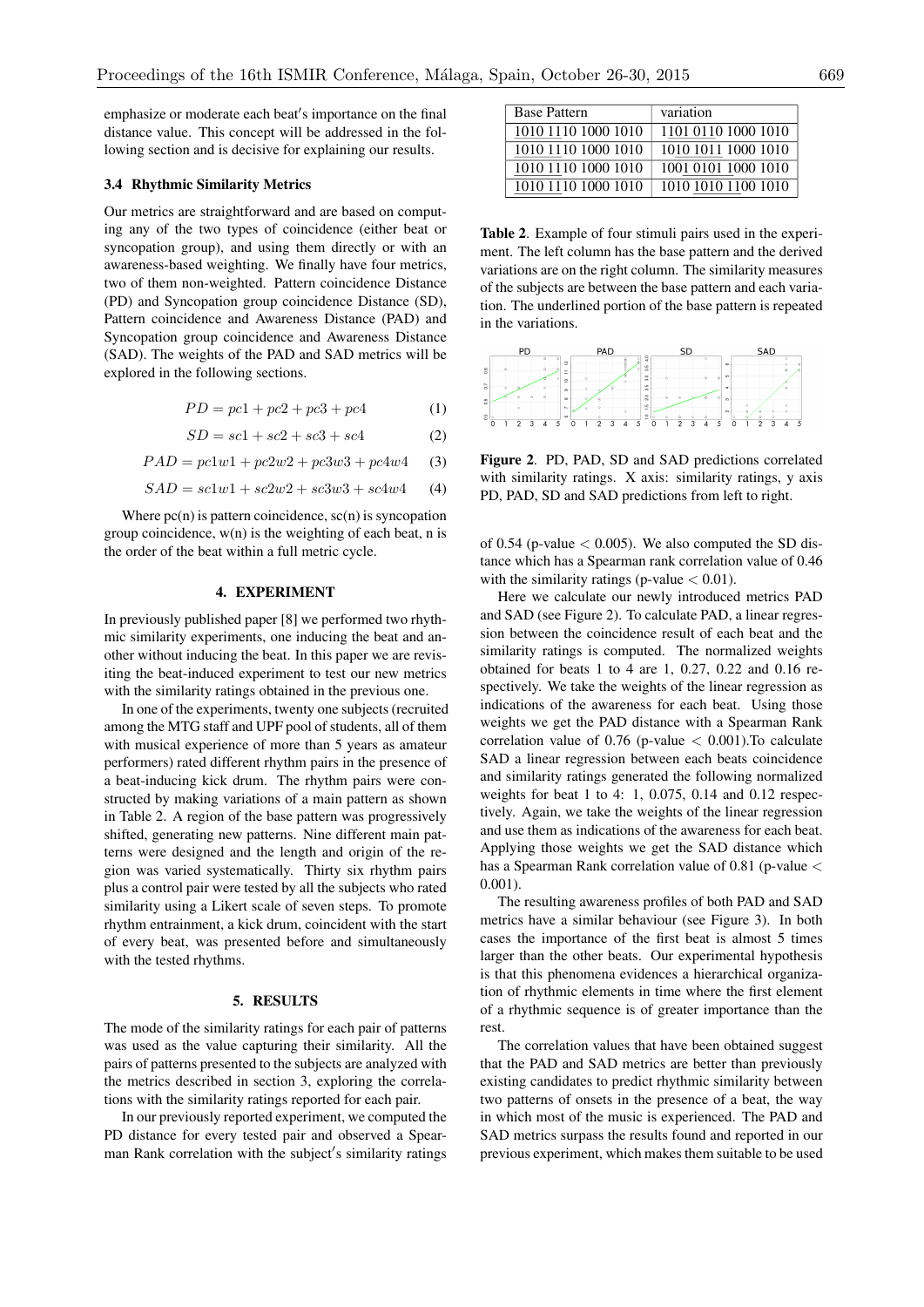

Figure 3. Awareness profiles of the PAD and SAD distances that generated best correlations with rhythm similarity ratings.

in real life scenarios.

## 6. DISCUSSION

It can be seen that the SAD metric has the highest correlation values with human similarity, rating slightly above the PAD metric, while the non-weighted metrics PD and SD are significantly lower. This suggests that the concepts of syncopation groups and beat awareness are perceptually relevant.

The drop in correlation values when there is no awareness weighting validates the idea of each beat having a different importance when beat induced subjects try to make sense of them. It seems that the first beat is the most important followed by the third, the fourth and the second.

The SAD metric is based on comparing if syncopation groups are coincident between different patterns (see section 3.2). This means that a change from one family to any other family is penalized by our algorithm despite if the change is between syncopation to syncopation (groups 5 to 7 in Table 1) or reinforcement to reinforcement (groups 1 to 3 in Table 1) or if it is a change from a syncopation to a reinforcement group or to the nothing group (or vice versa). Since the SAD metric has a positive correlation with similarity ratings, this suggests that any change between groups decreases our perception of similarity. On the other hand, perception of rhythmic similarity is highly influenced with the coincidence between syncopation groups or patterns and the position of those coincidences within the pattern.

# 7. PILOT VALIDATION

A straightforward application of PAD and SAD for exploring rhythm-similarity-based loop exploration can be discussed. The simplest approach would be to use an onset detector to the loop signal and extract a general onset pattern. This would lead to a single-level pattern deprived of any instrumental information where all musical interplay, the main information, would be lost. On the other hand, a robust source separation system would be ideal, where an audio loop could be completely split into its different instrumental components and then converted to a symbolic representation. But the technologies to perform such a task are not yet reliable. An alternative would be to extract onset patterns from meaningful frequency bands that could



Figure 4. Predicted similarity vs similarity ratings of ten audio loops using our methodology with PAD and SAD metrics.

preserve spectral information present on the audio loop.

We propose a methodology where a sound loop, of known metric length, is segmented every sixteenth note value and filtered in 23 Bark bands. This is a typical spectral representation which approximates frequency resolution of the human hearing. The energy peaks in each band are considered as onsets and the rest as silences. In this way we convert an audio loop into a binary matrix of onset and silences of 23 bands times the number of analysis windows. An audio loop is then decomposed in 23 parallel rhythmic patterns that can be compared with the 23 patterns of another audio loop measuring PAD and SAD distances between bands. The sum of the band to band distances is the overall PAD or SAD distance between two audio loops. Note that this methodology is tempo independent if the loops compared have the same known metrical length.

As a pilot validation for our methodology, an experiment was carried out using nine different drum break loops in audio format (downloaded from http://rhythm-lab.com). All loops were post processed to have a metrical length of two bars. Fifteen musically trained subjects were invited to rate the rhythmic similarity between one audio loop and the rest using a Likert scale divided in 5 steps, from "very similar" to "very different". The mode of the results for each pair was used as the representative similarity value and the correlations with PAD and SAD distances were measured. The awareness profile used for both PAD and SAD was 1 0.075 0.14 0.12 extracted from the results presented in section 5 (see Figure 3, right).

The obtained results present (p-value *<* 0.001) a significant correlation between the similarity reported by the fifteen subjects and the PAD and SAD distances (Figure 4). The PAD distance has a 0.80 Spearman rank correlation value (p-value *<* 0.01). The SAD distance has a Spearmann correlation value of 0.75 (p-value *<* 0.05).

It is quite interesting that PAD and SAD distances provide reliable similarity predictions, given the subjectivity of the task and the fact that the breaks come form very different recordings with an obvious difference in timbre and dynamics. For this pilot validation The PAD has a higher correlation value with the similarity ratings than the SAD metric.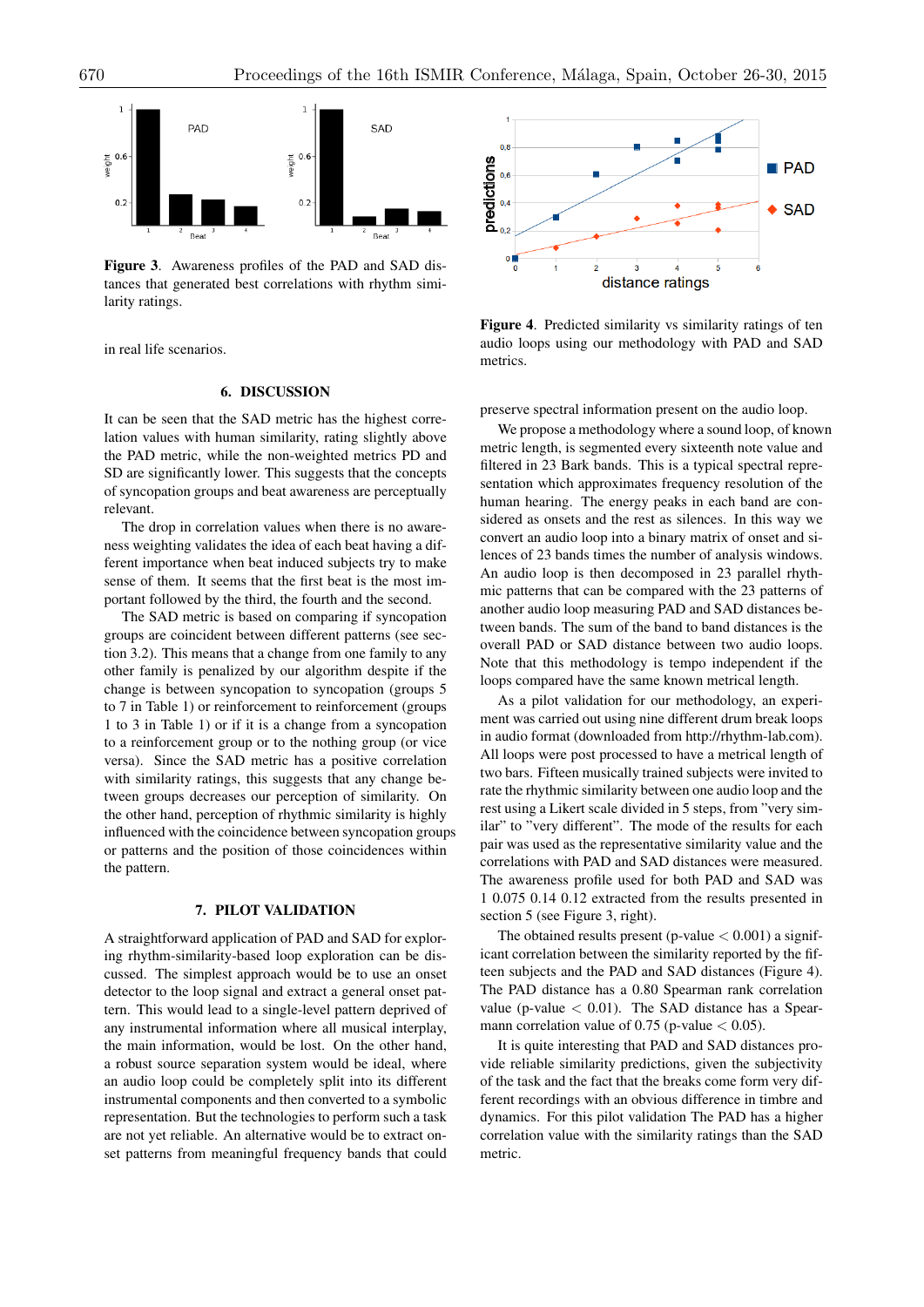# 8. CONCLUSION AND FUTURE WORK

Based on these results, we propose that measuring the PAD and SAD distance between two rhythms with an induced beat as metrical context provider, is an effective way to predict human rhythmic similarity ratings. Perceptually motivated rhythm similarity measures that are applied to MIR problems should take into account both the syncopation groups and a beat-awareness measure, in order to match subjective appreciations of rhythm similarity.

The rhythms used in the foundational experiments of our metrics are only limited to a 4/4 time signature, a 16 step length, sixteenth note resolution and binary dynamics. Expanding the signature to other common signatures, smaller note resolutions and subtler dynamics is important in order to broaden the validity and usefulness of our metrics and methodology.

Even though our methodology for measuring similarity among loops yielded significant high correlation values, both with PAD and SAD, it is important to consider the scale of the pilot validation is limited. New experiments with a higher amount of loops should be carried out in order to explore the real advantages and limitations of our methodology.

# 9. ACKNOWLEDGEMENTS

We would like to thank Julián Burbano for his help in the analysis of the data. This research has been partially supported by the EU funded GiantSteps project (FP7-ICT-2013-10 Grant agreement nr 610591).

## 10. REFERENCES

- [1] Erica Cao, Max Lotstein, and Philip N. Johnson-Laird. similarity and families of musical rhythms. *Music Perception: An Interdisciplinary Journal*, 31(5):444–469, 2014.
- [2] Nick Collins. Influence in early electronic dance music: an audio content analysis investigation. In *Proceedings of the 13th International Society for Music Information Retrieval Conference (ISMIR 2012)*, number Ismir, pages 1–6, 2012.
- [3] Peter Desain and Henkjan Honing. Computational models of beat induction: The rule-based approach. *Journal of New Music Research*, 28(1):29–42, 1999.
- [4] Simon Dixon, Fabien Gouyon, and Gerhard Widmer. Towards characterisation of music via rhythmic patterns. In *Proceedings of the 5th International Conference on Music Information Retrieval (ISMIR 2004)*, volume 5, pages 509–516, 2004.
- [5] W. Tecumseh Fitch and Andrew J. Rosenfeld. Perception and Production of Syncopated Rhythms. *Music Perception*, 25(1):43–58, 2007.
- [6] Jamie Forth. *Cognitively-motivated geometric methods of pattern discovery and models of similarity in music*. PhD thesis, Goldsmiths, University of London, 2012.
- [7] Francisco Gómez, Eric Thul, and Godfried T. Toussaint. An experimental comparison of formal measures of rhythmic syncopation. *Proceedings of the International Computer Music Conference*, pages 101–104, 2007.
- [8] Daniel Gómez-Marín, Sergi Jordà, and Perfecto Herera. Strictly Rhythm: Exploring the effects of identical regions and meter induction in rhythmic similarity perception. In *11th International Symposium on Computer Music Multidisciplinary Research (CMMR)*, Plymouth, 2015.
- [9] Fabien Gouyon, Simon Dixon, Elias Pampalk, and Gerhard Widmer. Evaluating rhythmic descriptors for musical genre classification. In *AES 25th International Conference*, pages 1–9, LONDON, 2004.
- [10] Matthias Gruhne, Christian Dittmar, and Daniel Gaertner. Improving Rhythmic Similarity Computation by Beat Histogram Transformations. *10th International Society for Music Information Retrieval Conference (ISMIR 2009)*, (Ismir):177–182, 2009.
- [11] Catherine Guastavino, Francisco Gómez, Godfried T. Toussaint, Fabrice Marandola, and Emilia Gómez. Measuring Similarity between Flamenco Rhythmic Patterns, 2009.
- [12] Ludger Hofmann-Engl. Rhythmic similarity: A theoretical and empirical approach. *7th International Conference on Music Perception and Cognition*, (c):564– 567, 2002.
- [13] Henkjan Honing. Lure(d) into listening: The potential of cognition-based music information retrieval. *Emperical Musicology Review*, 5(4):121–126, 2010.
- [14] Philip N. Johnson-Laird. Rhythm and meter: A theory at the computational level. *Psychomusicology: A Journal of Research in Music Cognition*, 10(2):88– 106, 1991.
- [15] Olivia Ladinig, Henkjan Honing, Gábor Háden, and István Winkler. Probing Attentive and Preattentive Emergent Meter in Adult Listeners without Extensive Music Training, 2009.
- [16] Fred Lerdahl and Ray Jackendoff. *A generative theory of tonal music*. MIT Press, 1985.
- [17] Justin London. *Hearing in Time*. Oxford University Press, 2012.
- [18] H. Christopher Longuet-Higgins and Christopher S. Lee. The Rhythmic Interpretation of Monophonic Music. *Music Perception: An Interdisciplinary Journal*, 1(4):424–441, 1984.
- [19] Marcel Mongeau and David Sankoff. Comparison of musical sequences. *Computers and the Humanities*, 24(3):161–175, 1990.